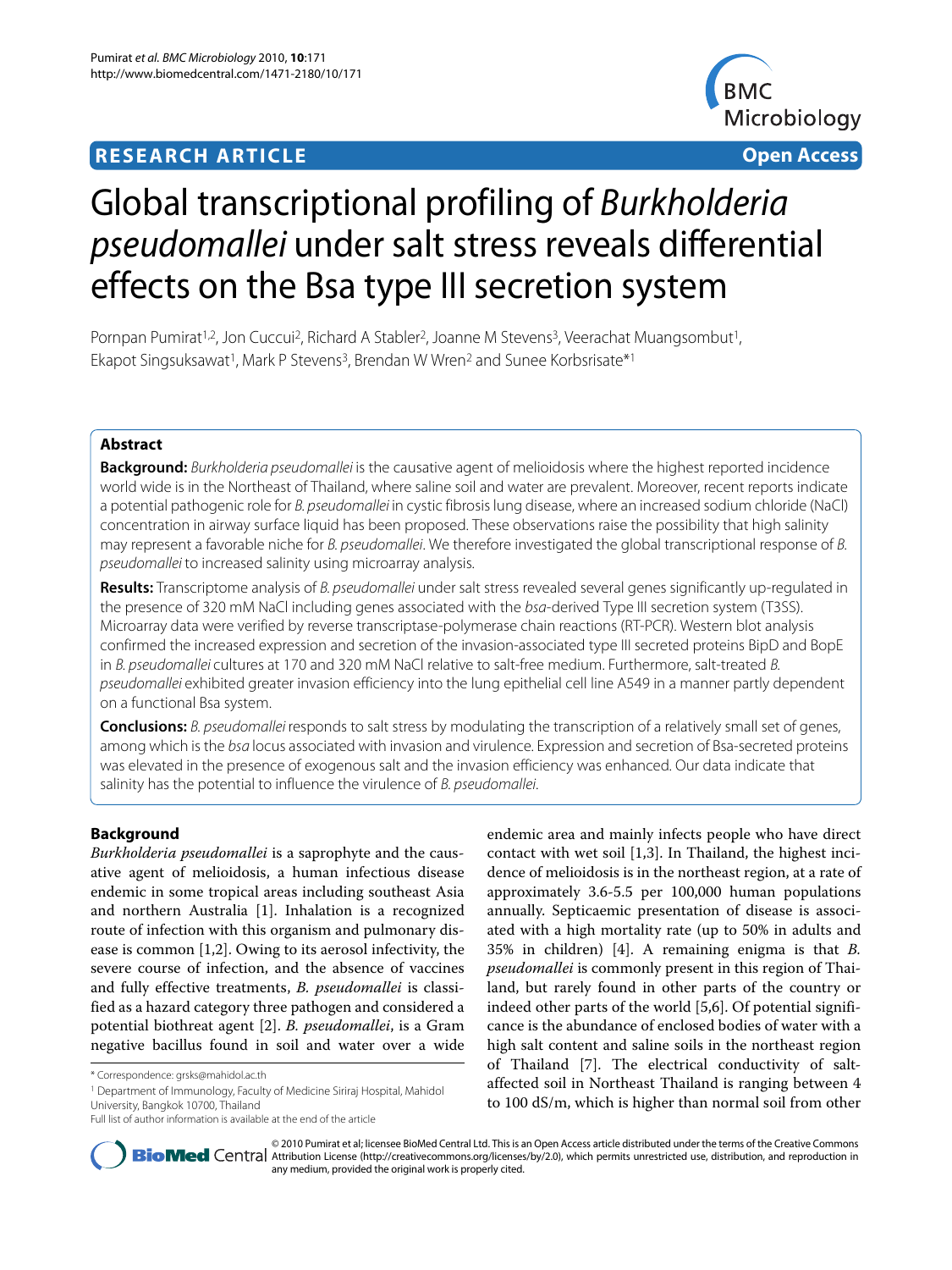parts of Thailand (approximately 2 dS/m) (Development Department of Thailand). An increase in salt concentration in these regions is believed to be caused both by natural phenomena and man-made activities [\[7](#page-10-3)]. One may speculate that the organism has developed an ability to thrive in saline conditions and as such has gained a selective ecological advantage over other soil dwelling micro organisms.

Previously, it has been indicated that the killing efficiency of *Burkholderia* species, including *B. pseudomallei* against the nematode *Caenorhabditis elegans* was enhanced in a high osmolarity conditions [\[8](#page-10-4)]. This putative link between high salt concentration and an ability to withstand such conditions is evident in a subset of closely related organisms, namely, the *B. cepacia* complex (BCC). These are opportunistic pathogens of cystic fibrosis (CF) sufferers [\[9](#page-10-5)[,10](#page-10-6)] where the lung airway surface liquid has been hypothesized an increased concentration of NaCl [[11\]](#page-10-7), that is typically 2-fold higher than in healthy lungs [[12\]](#page-10-8). More recently, reports of a potential pathogenic role for *B. pseudomallei* in CF lung disease have been made [[13\]](#page-10-9). To date, little is known of how elevated NaCl concentrations affect *B. pseudomallei*.

As *B. pseudomallei* can survive and multiply under different environmental conditions and in various hosts [[14,](#page-10-10)[15\]](#page-10-11), it is likely that this organism has developed strategies to cope with high salt concentrations in both the natural environment and in its respective hosts. In the river water environment, osmolarity is believed to be less than 60 mM NaCl whilst in the human lung it is normally 50 to 100 mM and in the blood the bacterium can encounter a concentration of up to 150 mM NaCl [\[11](#page-10-7)[,16](#page-10-12)]. Recently, the secreted protein profile of *B. pseudomallei* following growth in salt-rich medium was revealed and provided a clue to the adaptive response of the organism to this stress [[17\]](#page-10-13). Increased secretion of several metabolic enzymes, stress response protein GroEL, beta-lactamase like proteins and potential virulence factors were noted. Moreover, the effects of increasing salt concentration on the expression of a number of genes within the organism *B. cenocepacia*, formerly *B. cepacia* genomovar III, a close relative of *B. pseudomallei* have been described [[18\]](#page-10-14). Genes found to be upregulated included an integrase, an NAD-dependent deacetylase and an oxidoreductase amongst others. In *Pseudomonas aeruginosa*, another close relative of *B. pseudomallei*, the upregulation of genes associated with osmoprotectant synthesis, putative hydrophilins, and a Type III protein secretion system (T3SS) after growth under steady-state hyperosmotic stress has been demonstrated [[19\]](#page-10-15). High salt stress was also demonstrated to be one of the environmental stimuli affecting expression of the Ysa T3SS in *Yersinia enterocolitica* [[20,](#page-10-16)[21\]](#page-10-17). The *B. pseudomallei* strain K96243 genome encodes three predicted T3SSs, one

related to the Inv/Mxi-Spa systems of *Salmonella* and *Shigella* (Bsa, T3SS-3) and two related to systems found in plant bacterial pathogens (T3SS-1 and -2). Of these, only the Bsa system appears to play a significant role in virulence in rodent models of melioidosis [\[22](#page-10-18)[,23](#page-10-19)], likely as a consequence of its effects on invasion, endosome escape and intracellular survival [[24,](#page-10-20)[25\]](#page-10-21). It is noteworthy that transcription of the invasion-associated *Salmonella* pathogenicity island-1 genes homologous to the *bsa* locus is activated by the addition of NaCl [\[26\]](#page-10-22). Gaining an understanding of the ability of *B. pseudomallei* to survive in the presence of high salt concentrations is therefore significant, as this may provide insights into its pathogenicity and persistence in endemic areas.

Here we used a genome-wide oligonucleotide microarray to quantify the transcription of *B. pseudomallei* genes in response to salt stress. Differential regulation of a subset of genes was confirmed by RT-PCR and by analysis of production of the encoded proteins. Our data reveal that exogenous NaCl induces the virulence-associated Bsa T3SS and the consequences of such for invasion of A549 cells were investigated.

#### **Results**

#### **B. pseudomallei growth was inhibited in high salt**

To better understand the physiology of *B. pseudomallei* in response to elevated salt, we titrated the effect of salt on *B. pseudomallei* growth starting from salt-free Luria Bertani (LB) medium and standard LB medium containing 170 mM plus various concentrations of NaCl (170+150, 170+300 and 170+450 mM), and found that conditions with 470 and 620 mM NaCl had severe impairment on *B. pseudomallei* growth (data not shown). For lower NaCl concentrations, the growth kinetics of *B. pseudomallei* K96243 cultured in standard LB medium containing 170 or 320 mM NaCl was similar until 6 hrs; the growth rate thereafter was impaired when cultured in LB broth containing 320 mM NaCl (Figure [1](#page-2-0)). The doubling time in NaCl-supplemented LB broth was calculated to be 53 ± 4.3 min compared to 38 ± 3.0 min in standard LB broth ( $t$ -test;  $P$  *value* = 0.027). In addition, we found that growth of *B. pseudomallei* in salt-free medium was faster than in standard LB medium supplemented with 170 and 320 mM NaCl (Figure [1\)](#page-2-0). This data indicated that increased NaCl reduced the logarithmic growth rate of *B. pseudomallei*.

# **Differential transcriptome of B. pseudomallei during growth in high salt**

Our studies indicated that growth of *B. pseudomallei* was severely impaired during culture at NaCl concentrations of 470 and 620 mM (data not shown). This suggested that these concentrations may be too high to detect salt-specific transcriptional changes. A previous study carried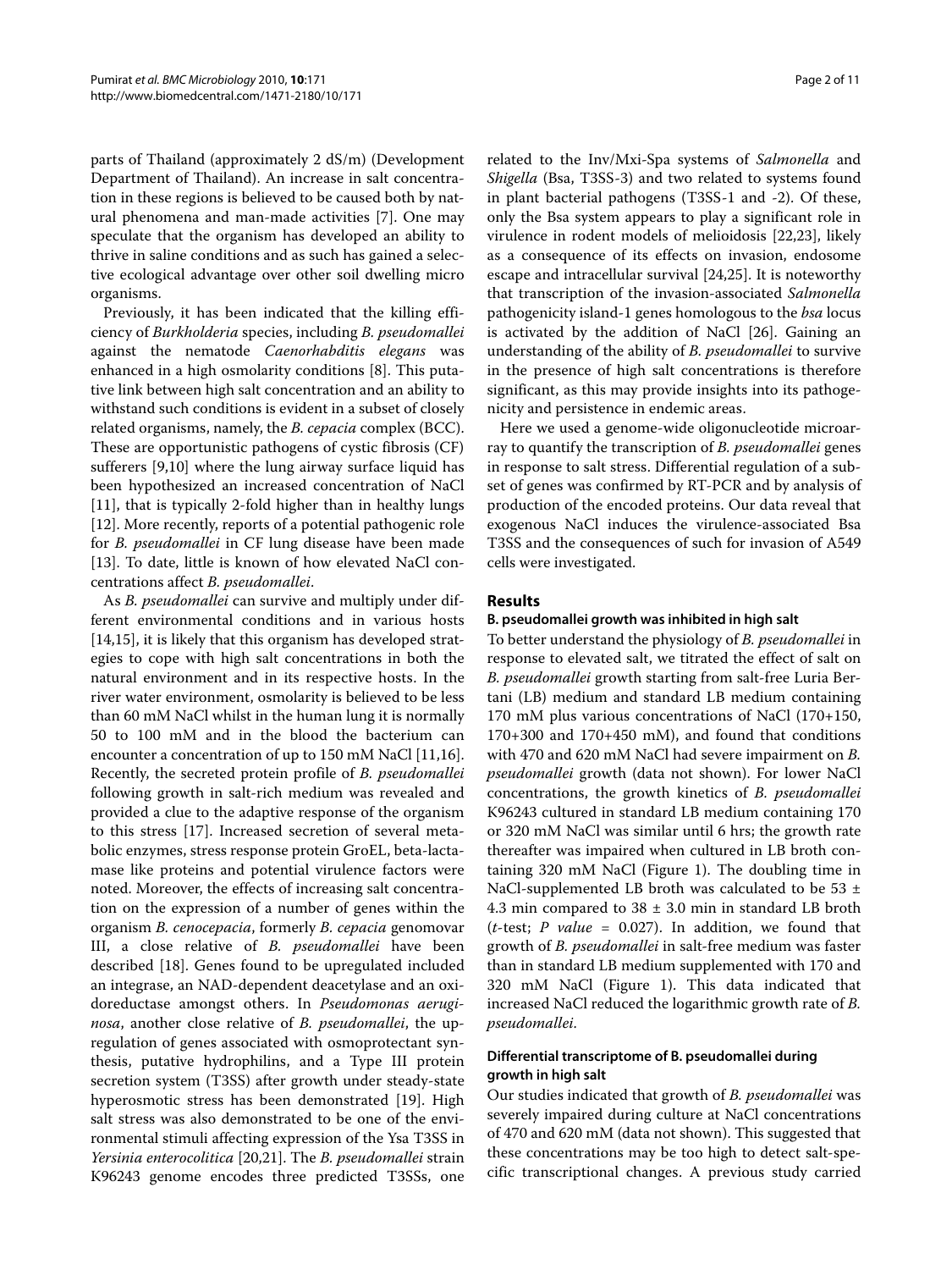<span id="page-2-0"></span>

K96243 growth in LB broth containing 0, 170 or 320 mM NaCl was determined by colony plate counting. The data points and error bars represent mean colony forming unit (CFU) and standard deviation from triplicate experiments.

out in our laboratory demonstrated a significantly altered secretome when the organism was grown in 320 mM NaCl compared to standard LB medium (170 mM NaCl) [[16\]](#page-10-12). We therefore chose 170 and 320 mM NaCl conditions for further investigation by microarray analysis. We elected to isolate RNA from cultures at 3 and 6 hrs for transcriptome analysis because no significant difference in bacterial growth survival was noted at these time points (Figure [1\)](#page-2-0). RNA was stabilized and extracted immediately and analyzed for differential gene expression by hybridisation to a *B. mallei/pseudomallei* whole genome 70 mer oligonucleotide microarray version 2 (a kind gift from the J. Craig Venter Institute) which containing 9,826 reporters based on the *B. mallei* ATCC 23344, *B. mallei* GB8 Horse 4, *B. pseudomallei* 1710b and *B. pseudomallei* K96243 genome. Four biological replicates generated for each sample clustered together indicating minimal experimental variation (Additional file [1](#page-9-3)). ANOVA statistical analysis and multiple testing correction identified 10 genes as significantly altered in their transcription (Table 1). Among the salt-regulated genes of *B. pseudomallei* identified in this study were a putative two-component system response regulator, bacterial metabolic enzymes, and hypothetical proteins. Fold changes of altered genes at both 3 and 6 hrs ranged from 1.1-1.8 and 1.1-26.6, respectively. Noticeably, a larger dynamic range of gene expression was observed after 6 hrs cultures, with the majority of the 10 genes being upregulated.

Due to the stringent statistic analysis by ANOVA and false discovery rate correction, it is possible that potentially significant trends were masked. Owing to the effect of salt on loci encoding T3SS in *Pseudomonas*, *Yersinia* and *Salmonella*, we examined the microarray data for effects on predicted Type III secretion-associated loci by only looking at the test ratio and standard deviation (SD) and computing a confidence of that data point using a standard two tailed *t*-test (Table 2). Interestingly, a number of *bsa*-derived T3SS genes were found to have altered expression levels during culture in LB broth containing 320 mM NaCl compared to standard LB at 3 hrs and 6 hrs (*t*-test; *P value* < 0.05) (Table 2 and Additional file [2](#page-9-4)), in particular those encoding predicted secreted effectors and translocon components. We also found that the expression of beta-lactamase family protein (BPSS2119) and GroEL (BPSS0477) was upregulated in LB containing 320 mM NaCl by approximately 1.2 fold compared with those in standard LB broth at the 6 hrs time point (*t*-test; *P* value < 0.05) (Additional file [3\)](#page-9-5). In contrast genes encoding for T3SS-1 and T3SS-2 (except BPSS1603 and BPSS1617) did not show a significant difference in expression levels (*t*-test; *P* value > 0.05) (Additional file [3\)](#page-9-5).

By looking at the transcription of bsa-encoded genes, we were able to establish that NaCl induces their expression. However it is possible that other T3SS effectors encoded elsewhere on the chromosome might be coexpressed with bsa genes in response to salt stress. To find other candidate T3SS effectors of B. pseudomallei, we used Self Organization Maps (SOM) based on the transcription profiles of the genes encoding the effectors BopA and BopE to identify 94 genes that had similar expression patterns (Additional file [4](#page-9-6).) Among the coregulated genes were other bsa-associated genes (e.g. those encoding BipB and the predicted chaperone BicP). Moreover, we also examined the direction and magnitude of transcription of predicted T3SS effectors that were previously proposed by Haraga et al [\[26](#page-10-22)] on the basis of homology with known effectors of other bacteria (Table 3 and Additional file [5](#page-9-7)). The results showed that only the T3SS-associated genes encoded within the bsa locus appeared to be significantly induced under salt stress (bopA, bopE, bipC, bipB, bsaP), with non-Bsa putative effectors apparently being insensitive to exogenous NaCl under the conditions tested. Thus, we did not find any other candidate T3SS effectors among the genes co-regulated with BopA and BopE, including those identified recently by Haraga et al. [\[27\]](#page-10-23).

# **Validation of the differential transcription of B. pseudomallei genes by exogenous salt**

To validate the differential transcription of genes observed by microarray analysis, selected transcripts were amplified by RT-PCR and band intensities quantified by densitometric analysis. The experiments were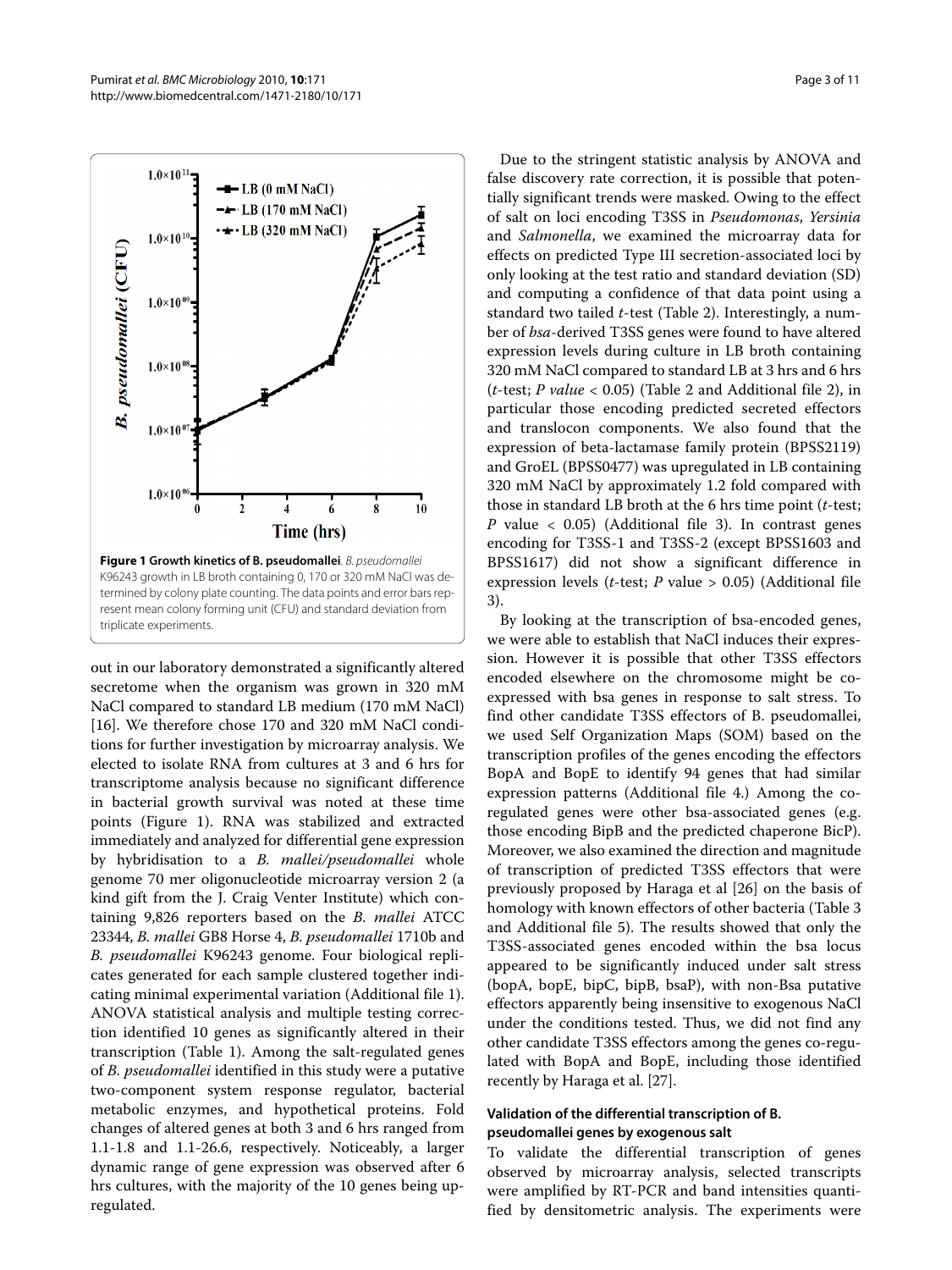| <b>Putative function</b>                 | Gene            | <b>Fold change</b> |         | P value |
|------------------------------------------|-----------------|--------------------|---------|---------|
|                                          |                 | 3 hrs              | 6 hrs   |         |
| Formyltetrahydrofolate deformylase       | <b>BPSL0543</b> | $1.3*$             | $-1.1$  | 0.037   |
| Putative adenylate cyclase               | <b>BPSL3054</b> | $1.5*$             | $-1.0$  | 0.038   |
| Acyl-CoA dehydrogenase domain protein    | <b>BPSS1272</b> | 1.0                | $4.4*$  | 0.035   |
| Hypothetical protein                     | <b>BPSS2215</b> | $-1.2$             | $7.3*$  | 0.038   |
| Hypothetical protein                     | <b>BPSS2221</b> | 1.0                | $3.0*$  | 0.037   |
| Response regulator                       | <b>BPSS2231</b> | $-1.4$             | $6.4*$  | 0.038   |
| Hypothetical protein                     | <b>BPSS2232</b> | 1.1                | $26.6*$ | 0.037   |
| Hypothetical protein                     | <b>BPSS2240</b> | $-1.8$             | $6.8*$  | 0.038   |
| Short chain dehydrogenase/oxidoreductase | <b>BPSS2242</b> | 1.0                | $10.0*$ | 0.035   |
| Glycosyltransferase family 9 protein     | <b>BPSS2255</b> | 1.0                | $2.6*$  | 0.037   |

# Table 1: Effect of NaCl treatment on transcription of *B. pseudomallei* K96243 genes as detected by microarray analysis.

\* Genes showed mean significant differences comparing between standard LB medium (170 mM) and LB with 320 mM NaCl using ANOVA with a Benjamini-Hochberg multiple testing correction (P value < 0.05).

performed in duplicate using total RNA extracted from bacteria grown in salt-free LB, standard LB (170 mM NaCl) and LB containing 320 mM NaCl at 3 and 6 hrs post-inoculation. In all cases, RT-PCR analysis mirrored the timing and direction of change of transcription of the differentially transcribed genes identified by microarray analysis (Figure [2\)](#page-6-0). In most cases the magnitude of the change was also comparable. Thus, up-regulation of BPSS2232, BPSS1272 and BPSS2242 (which respectively encode an Acyl-CoA dehydrogenase, a hypothetical protein and an oxidoreductase) was confirmed to occur at 6 hrs but not 3 hrs in the presence of added NaCl as found by microarray analysis (Table 1). Furthermore, the *bsa*derived genes BPSS1529, BPSS1524, and BPSS1525 (which respectively encode the translocon component BipD and effectors BopA and BopE) were confirmed by RT-PCR to be upregulated in the presence of 320 mM NaCl (Figure [2](#page-6-0)). Increases for the *bsa*-derived genes occurred in a dose dependent manner, increasing from zero to 170 mM to 320 mM NaCl (Figure [2](#page-6-0)).

The finding that genes encoding the Bsa T3SS were induced under high salinity was also reflected in protein levels. When *B. pseudomallei* K96243 was cultured in LB broth containing 320 mM NaCl, expression and secretion of the invasion-associated Type III secreted proteins BipD and BopE was enhanced when compared to standard LB, and in turn levels were higher than in salt-free medium (Figure [3](#page-7-0)). We observed a correlation between the increased expression of BopE and BipD from almost salt-free medium to higher levels of salt suggesting the importance of salt in the induction of the T3SS. These

patterns of induction were also noted in an independent *B. pseudomallei* strain designated 10276 (data not shown) [[28\]](#page-10-24). Taken together, these findings imply that expression of the Bsa T3SS of *B. pseudomallei* is enhanced by salt stress.

# **Salt-stress increases invasion of host cells by B. pseudomallei**

The ability of *B. pseudomallei* to invade non-phagocytic host cells is partly dependent on the Bsa T3SS [\[1](#page-9-0)[,2](#page-9-1)] and is believed to contribute to the pathogenesis of melioidosis. Owing to the induction of *bsa* genes by exogenous salt, we investigated whether salt stress affects invasion of *B. pseudomallei* into A549 human lung respiratory epithelial cells. Overnight culture of *B. pseudomallei* in LB broth supplemented with NaCl (170 and 320 mM) led to significantly increased invasion into A549 cells relative to bacteria cultured in NaCl-free LB broth (*P value* = 0.0002 and 0.0022, respectively) (Figure [4\)](#page-7-1). We additionally showed a significant difference in invasion capacity between *B. pseudomallei* cultured in LB with 170 and 320 mM NaCl (*P value* = 0.0272). The invasion efficiency of *B. pseudomallei* grown in NaCl-free LB was 0.09% in contrast to, those of salt-treated bacteria (0.49 and 0.88% in LB with 170 and 320 mM NaCl, respectively). To our knowledge this is the first report revealing that salinity affects the ability of *B. pseudomallei* to invade host cells. Although invasion was enhanced after overnight culture in salt-containing media, culturing *B. pseudomallei* in NaCl supplemented medium up to 320 mM for either 3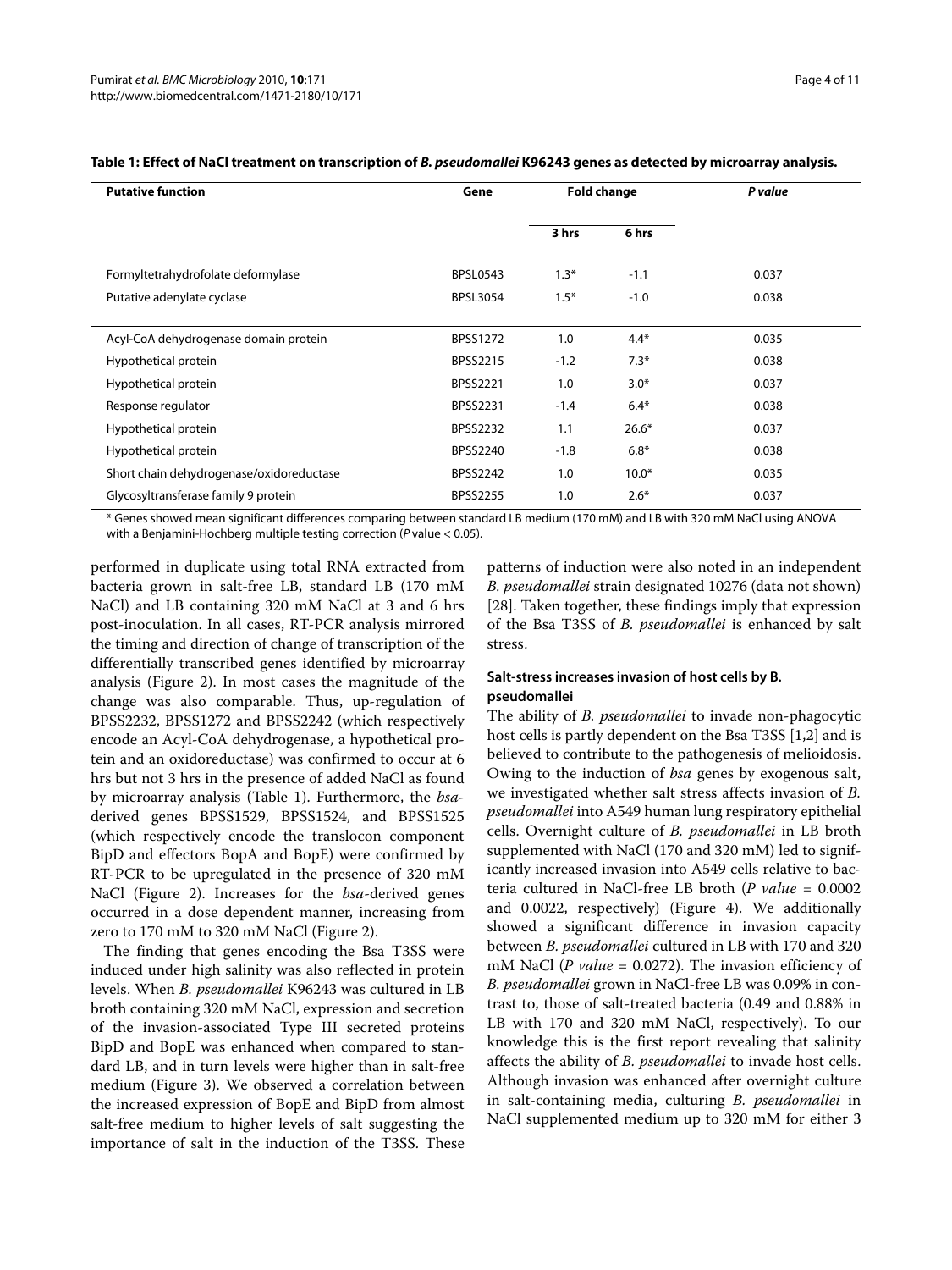| <b>Putative function</b>               | Gene            | <b>Fold change</b> |          |
|----------------------------------------|-----------------|--------------------|----------|
|                                        |                 | 3 hrs              | 6<br>hrs |
| <b>Type III structural</b><br>proteins |                 |                    |          |
| <b>BsaZ</b>                            | BPSS1534        | 1.3                | $-1.0$   |
| <b>BsaY</b>                            | <b>BPSS1535</b> | $2.3*$             | 1.3      |
| <b>BsaX</b>                            | <b>BPSS1536</b> | 1.2                | $-1.2$   |
| <b>BsaW</b>                            | <b>BPSS1537</b> | $1.2*$             | 1.2      |
| <b>BsaV</b>                            | <b>BPSS1538</b> | 1.1                | 1.1      |
| BsaU                                   | <b>BPSS1539</b> | $2.9*$             | 1.0      |
| <b>BsaT</b>                            | <b>BPSS1540</b> | $1.6*$             | $1.9*$   |
| <b>BsaS</b>                            | <b>BPSS1541</b> | $1.6*$             | 1.2      |
| <b>BsaR</b>                            | <b>BPSS1542</b> | 1.1                | 1.1      |
| <b>BsaQ</b>                            | <b>BPSS1543</b> | 1.2                | 1.1      |
| <b>BsaP</b>                            | <b>BPSS1544</b> | $2.4*$             | 1.1      |
| <b>BsaO</b>                            | <b>BPSS1545</b> | 1.3                | 1.1      |
| <b>BsaN</b>                            | BPSS1546        | 1.3                | 1.1      |
| <b>BsaL</b>                            | <b>BPSS1548</b> | $-1.1$             | 1.3      |
| <b>BsaK</b>                            | <b>BPSS1549</b> | 1.1                | 1.2      |
| <b>Translocator proteins</b>           |                 |                    |          |
| <b>BipD</b>                            | <b>BPSS1529</b> | $1.8*$             | $1.8*$   |
| <b>BipC</b>                            | <b>BPSS1531</b> | $1.4*$             | $1.4*$   |
| <b>BipB</b>                            | <b>BPSS1532</b> | 1.3                | 1.3      |
| <b>Effector proteins</b>               |                 |                    |          |
| BopB                                   | <b>BPSS1517</b> | $-1.2$             | 1.0      |
| BopA                                   | <b>BPSS1524</b> | $2.2*$             | 1.8      |
| <b>BopE</b>                            | <b>BPSS1525</b> | 1.2                | $1.4*$   |

**Table 2: Effect of NaCl on transcription of genes associated with the** *bsa***-derived T3SS in** *B. pseudomallei* **K96243.**

\* Genes showed mean significant differences comparing between standard LB medium (170 mM) and LB with 320 mM NaCl using t-test ( $P$  value < 0.05).

or 6 hrs did not significantly affect the ability of the bacteria to invade A549 cells (data not shown).

#### **Discussion**

Alterations in NaCl content and therefore osmolarity in various environmental and host conditions are known conditions that most bacteria must counteract for survival [\[16](#page-10-12)]. At low concentrations, NaCl is necessary for bacterial growth, however at high concentrations it is capable of causing considerable stress and even cell death. *B. pseudomallei* is an environmental saprophyte that can survive and multiply under difficult environmental conditions [\[1](#page-9-0),[2](#page-9-1)]. It is likely therefore that *B. pseudomallei* must have the mechanisms to sense changes in osmolarity in the environment and host, and to modulate its gene expression accordingly.

We found that at high salt concentration (320 mM final concentration of NaCl), there was no significant impairment in *B. pseudomallei* growth over a 6 hr period. This finding is consistent with observations in *B. cenocepacia* indicating that it can tolerate medium containing up to 450 mM NaCl for 10 hrs [[18\]](#page-10-14). In our study, two and eight genes were shown to be significantly up-regulated in *B. pseudomallei* grown in high salt for 3 and 6 hrs respectively, when compared with standard LB medium containing 170 mM NaCl. Of the 10 genes that show a saltinduced increase in transcription, 7 are clustered on chromosome 2, which is enriched in genes mediating *B. pseudomallei* adaptation and virulence [[29](#page-10-25)]. Importantly, none of these genes were among the list of growth phaseregulated genes identified by microarray analysis of *B. pseudomallei* by Rodrigues *et al* [[30\]](#page-10-26). This implies that the altered transcription levels detected in this study are a reflection of the salt stress and not impairment of growth.

Although highly stringent statistical analysis identified only a small number of transcriptionally salt-altered *B. pseudomallei* genes, our data did correlate with previous findings in other bacteria. Remarkably, it has been reported that an adenylate cyclase (CyaB) acts as an osmosensor in the Gram negative saprophytic bacterium *Myxococcus xanthus* [\[31\]](#page-10-27). We found a 1.5 fold increase in the expression of a *B. pseudomallei* K96243 adenylate cyclase gene (BPSL3054) during exposure to high salt for 3 hrs which decreased again later. We postulate therefore that adenylate cyclase might function as an osmosensor in *B. pseudomallei*, or be involved in the transmission of the signal. For the formyltetrahydrofolate deformylasederived gene (BPSL0543) that was also upregulated at 3 hrs may function in the same manner. In addition, another study by Bhatt and Weingart [[18\]](#page-10-14) reported that an oxidoreductase encoding gene (*bsrA*) has been found to be regulated in response to increasing NaCl concentrations in *B. cenocepacia*. A putative oxidoreductase encoding gene (BPSS2242) in *B. pseudomallei* K96243 was also up-regulated (10 fold up at 6 hrs) under salt stress. However, the exact role that oxidoreductases play in adaptation to osmotic stress is still unknown.

A study into the salt stress response of *Azospirillum brasilense*, a Gram-negative nitrogen-fixing bacterium associated with various plants, found an increase in the expression levels of its Acyl-CoA dehydrogenase coding gene [\[32](#page-10-28)]. Several reports indicate that Acyl-CoA dehydrogenases are involved in the changes of bacterial membrane fluidity during salt tolerance [[33,](#page-10-29)[34\]](#page-10-30). Our study identified an increased level of expression of BPSS1272 also coding for Acyl-CoA dehydrogenase domain protein (around 4.4 fold at 6 hrs) suggesting that Acyl-CoA dehydrogenase may play a role in response to high salt stress.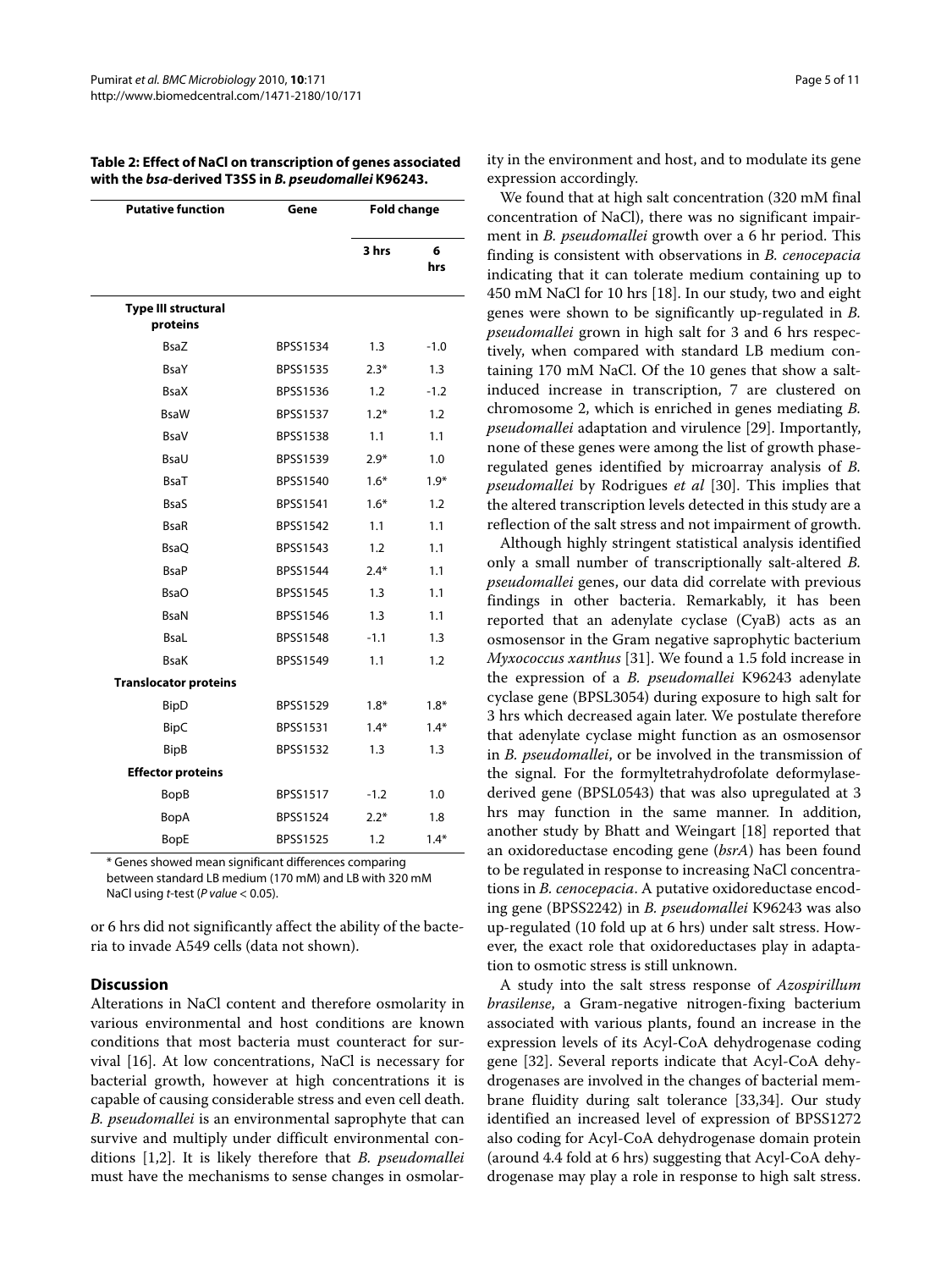| <b>Putative function</b>                                           | Gene            | <b>Fold change</b> |        |
|--------------------------------------------------------------------|-----------------|--------------------|--------|
|                                                                    |                 | 3 hrs              | 6 hrs  |
| FG-GAP/YD repeat domain protein                                    | <b>BPSL0590</b> | $-1.2$             | $-1.1$ |
| DNA polymerase III subunits gamma and tau                          | <b>BPSL1498</b> | 1.2                | 1.0    |
| Putative outer membrane protein                                    | <b>BPSL1631</b> | $-1.1$             | 1.3    |
| Hypothetical protein                                               | <b>BPSL1705</b> | $-1.0$             | 1.0    |
| Putative lipoprotein                                               | <b>BPSL1902</b> | $-1.2$             | $-1.0$ |
| RND efflux system, outer membrane lipoprotein, NodT family protein | <b>BPSL1972</b> | 1.2                | $-1.1$ |
| Putative exported phospholipase                                    | <b>BPSL2198</b> | $-1.0$             | 1.1    |
| Putative methyl-accepting chemotaxis protein                       | <b>BPSL2367</b> | $-1.6$             | 1.0    |
| Putative prolin-rich exported protein                              | <b>BPSL2472</b> | $-1.2$             | $-1.1$ |
| Hypothetical protein                                               | <b>BPSL2699</b> | $-1.1$             | 1.2    |
| Hypothetical protein                                               | <b>BPSS0088</b> | 1.3                | $-1.1$ |
| Pentapeptide repeat family protein                                 | BPSS0182        | 1.0                | 1.0    |
| Hypothetical protein                                               | <b>BPSS0183</b> | $-1.1$             | 1.2    |
| Surface-exposed protein                                            | <b>BPSS0796</b> | 1.0                | 1.1    |
| ATP/GTP binding protein                                            | <b>BPSS1385</b> | $-1.2$             | 1.0    |
| Tash protein PEST motif family                                     | BPSS1434        | $-1.1$             | $-1.0$ |
| Membrane-anchored cell surface protein                             | <b>BPSS1439</b> | $-1.1$             | $-1.0$ |
| Hypothetical protein                                               | BPSS1504        | 1.2                | 1.3    |
| Hypothetical protein                                               | <b>BPSS1505</b> | 1.1                | 1.1    |
| BopA                                                               | BPSS1524        | 2.2                | 1.8    |
| BopE                                                               | <b>BPSS1525</b> | 1.2                | 1.4    |
| <b>BipC</b>                                                        | <b>BPSS1531</b> | 1.4                | 1.4    |
| <b>BipB</b>                                                        | BPSS1532        | 1.3                | 1.3    |
| <b>BsaP</b>                                                        | BPSS1544        | 2.4                | 1.1    |
| Putative lipoprotein                                               | <b>BPSS1974</b> | $-1.0$             | 1.1    |
| Hypothetical protein                                               | BPSS2063        | $-1.1$             | 1.1    |
| Hypothetical protein                                               | BPSS2166        | 1.0                | $-1.2$ |

# **Table 3: Effect of NaCl on transcription of genes associated with homologs of known T3SS effectors in** *B. pseudomallei*  **K96243 .**

We hypothesise that this role may be in modulation of the membrane layer when *B. pseudomallei* encounters high salt.

As osmotic shock was found to increase expression of T3SS in various pathogens [[19](#page-10-15)[-21](#page-10-17)], we also sought to obtain information on the effect of salt on transcription of the T3SSs of *B. pseudomallei*. Much research has been carried out on the Bsa T3SS of *B. pseudomallei*, demonstrating its critical role in pathogenesis and more precisely in escaping the phagosome [\[24](#page-10-20)[,28](#page-10-24)[,35](#page-10-31)], but few substrates secreted by this system have been identified [[28,](#page-10-24)[35\]](#page-10-31). We used a two tailed unpaired *t*-test to identify genes significantly up-regulated at 3 hrs. Our finding that the *bsa*-derived genes, in particular those encoding

secreted translocon and effector proteins, are upregulated in the presence of salt by both microarray and RT-PCR analysis mirrors the ability of exogenous NaCl to activate T3SS in other bacteria. T3SS genes encoding for structural components, translocators and effectors in *P. aeruginosa* were upregulated under steady-state hyperosmotic stress [[19\]](#page-10-15), as were *Salmonella* Typhimurium SPI-1 genes encoding T3SS-1 translocon proteins in the presence of exogenous NaCl [[26](#page-10-22)]. Interestingly, by *t-test* we also found that *B. pseudomallei* grown in high salt upregulated genes encoding a beta-lactamase family protein (BPSS2119) and GroEL (BPSS0477). The increased expression of these genes correlates with the report of increased beta-lactamase family and GroEL proteins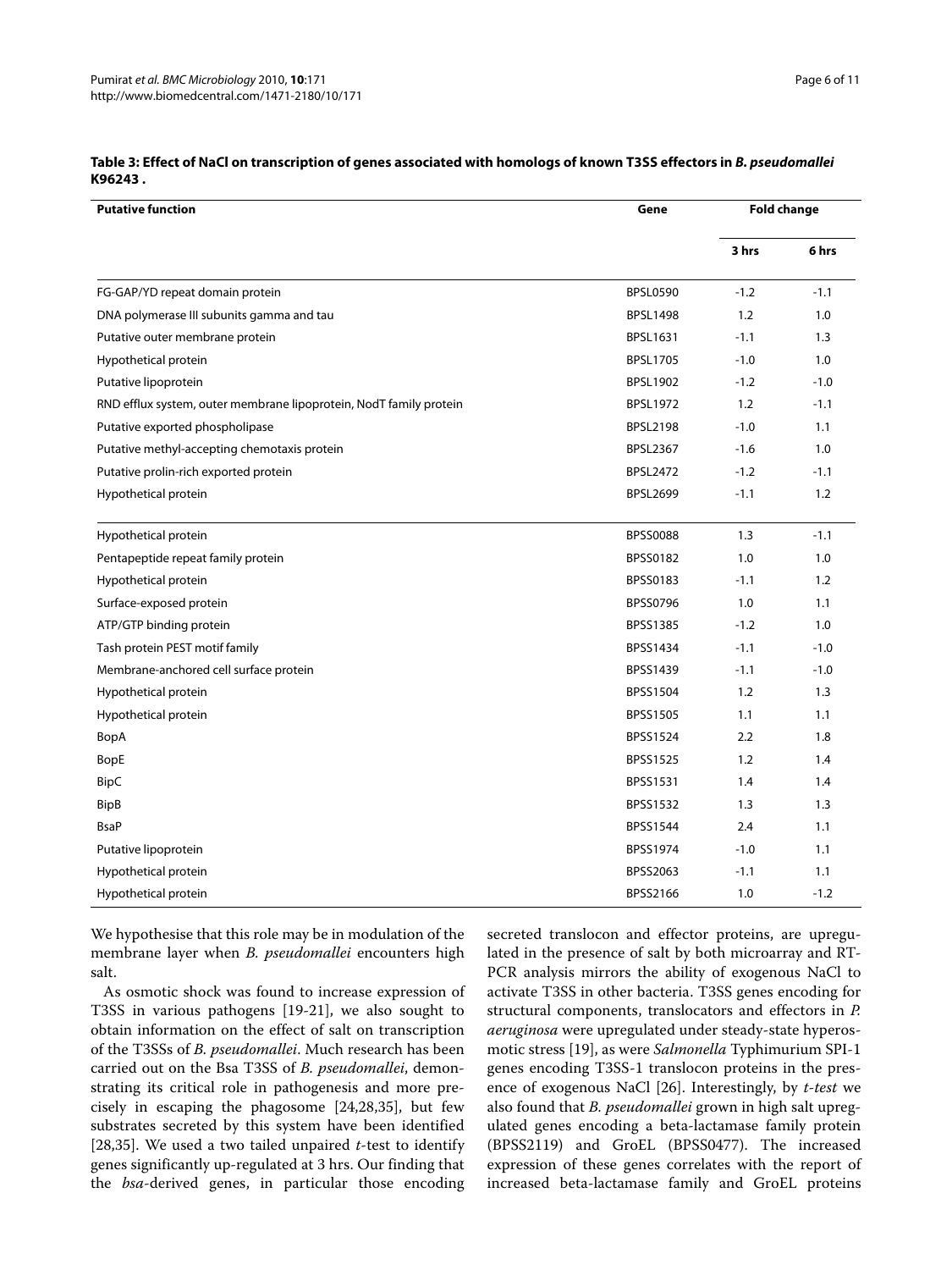<span id="page-6-0"></span>

ticular condition compared to standard LB medium containing 170 mM NaCl. 23 S rRNA expression is also shown (bottom row). The level of this control RNA was unchanged under the conditions examined. No products were amplified in the absence of reverse transcriptase, indicating that RNA samples were free of DNA.

detection in the *B. pseudomallei* secretome under high salinity [[17\]](#page-10-13). Conversely, none of *B. pseudomallei* genes encoded for within T3SS-1, T3SS-2, and other virulence factors (i.e., phospholipases, hemolysin and *Burkholderia* intracellular motility A) were altered under salt stress in our study (Additional file [3](#page-9-5)).

Previously, Moore *et al*. [[36\]](#page-10-32) demonstrated a functional link between the ability to assimilate L-arabinose and repression of the *bsa*-derived Type III secretion genes, which the authors found may account for the differential virulence of *ara*-plus and -minus biotypes. Moore *et al*. [[36\]](#page-10-32) also analysed the global transcriptome of *B. pseudomallei* in the presence or absence of the *ara* operon to identify genes that may be co-regulated with the *bsa* apparatus. It is noteworthy that *bsaN*, a predicted positive transcriptional regulator of the *bsa* genes is up-regulated 1.3 fold at 3 hrs in NaCl-supplemented medium (though not significant by *t*-test), and further studies will be required to unravel the role of *bsaN* and other regulators in salt induction of T3SS genes.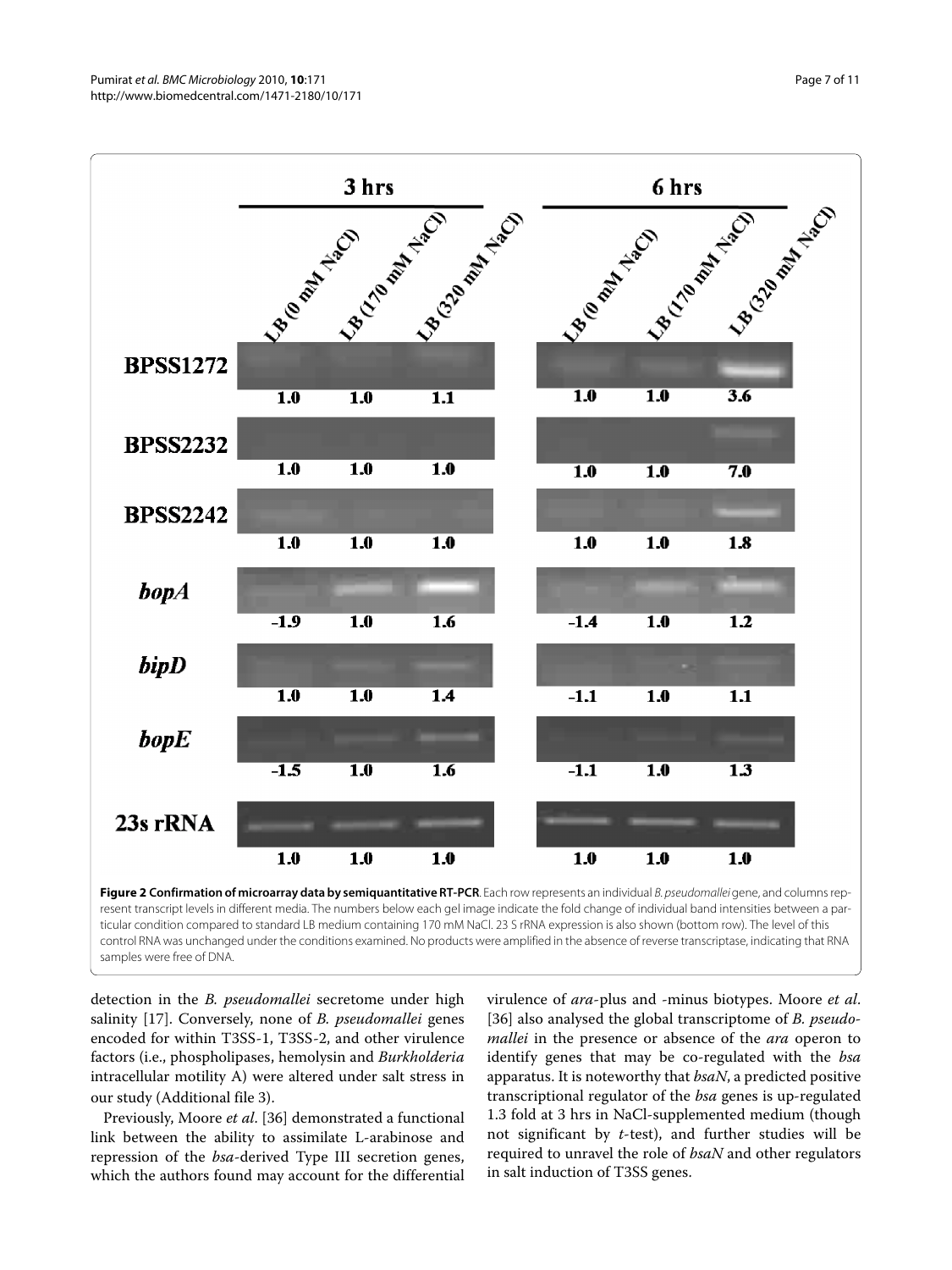<span id="page-7-0"></span>

anti-BipD and anti-BopE antibodies as described in the Methods. Molecular mass markers are shown on the left. Lanes 1-3 are bacterial cell lysates and lanes 4-6 are secreted proteins from culture supernatants.

A recent study generated a list of putative T3SS effectors in *B. pseudomallei* by comparing predicted coding sequences to known bacterial effectors including *Salmonella* and *Shigella* effector proteins [\[27](#page-10-23)]. Our investigation could not detect the co-regulation of these putative

<span id="page-7-1"></span>

**Figure 4 Invasion of A549 epithelial cells by B. pseudomallei**. A549 cells were infected with an overnight cultures of B. pseudomallei K96243 grown in in NaCl-free LB broth (open bar), LB broth with 170 mM NaCl (solid bar), or LB broth with 320 mM (striped bar). Intracellular bacteria were counted after lysing infected cells at 4 hrs-post-infections. Asterisks indicate significant differences (P value < 0.05, t-test) between groups. Error bars represent standard errors of the means for experiments performed in triplicate.

effector genes, such as a putative proline-rich exposed protein and ATP/GTP binding protein, with respect to salt stress in contrast to secreted effectors encoded within the *bsa* locus.

In an attempt to identify genes that may be co-regulated with the virulence-associated Bsa system under salt stress, we used Self Organization Maps based on BopA and BopE expression to find 94 genes with similar expression patterns. These transcriptional changes showed an up-regulation of genes associated with various bacterial functions not only T3SS but also metabolism, stress response, and membrane transportation. One of these genes was the *bsa* T3SS translocator *bipB*, which is involved in *B. pseudomallei* survival within macrophages [[35\]](#page-10-31). Likewise, we also found the up-regulation of the RpoE regulatory gene, *mucB*. The sigma factor E (RpoE) has previously been reported to play a role in the response to environmental stress tolerance such as hyperosmolarity in *B. pseudomallei* [[37](#page-10-33)]. Recently, it has been suggested that RpoE and AlgR in *P. aeruginosa* may coordinate regulation of the T3SS and the alginate biosynthesis pathway [\[38](#page-10-34)]. Such a link between RpoE-regulating MucB and salt-induction of the Bsa system may exist in *B. pseudomallei*, but further studies will be required to investigate this.

The salt-induced transcription of the invasion- and virulence-associated genes *bipD* and *bopE*, which respectively encode a translocon component [[24\]](#page-10-20) and a guanine nucleotide exchange factor that subverts actin dynamics [[28\]](#page-10-24), was confirmed to result in increased production and secretion of the proteins by Western blotting using specific antisera. BipD and BopE protein expression increased in a gradient from 0 mM to 170 mM to 320 mM NaCl at both RNA and protein levels at both 3 and 6 hrs. This provides compelling evidence that the two genes are regulated by NaCl concentration. BipD and BopE both contribute to invasion of non-phagocytic cells [\[24](#page-10-20)[,28](#page-10-24)] and mutation of *bipD* markedly impairs the virulence of *B. pseudomallei* following intranasal or intraperitoneal inoculation of inbred mice [[22\]](#page-10-18). Consistent with induction of these genes, invasion of A549 cells was enhanced following overnight culture in salt-supplemented LB medium in a manner partly dependent on a functional Bsa system. Likewise, it has been reported in *Pseudomonas aeruginosa* under steady-state growth that high salt could induce the T3SS [\[18](#page-10-14)]. Therefore, it is possible that an overnight culture of *B. pseudomallei* could induce the T3SS and other factors that might contribute in increase invasion efficiency. Our result is in good agreement with a previous report that *S. typhi* cultured in 300 mM NaCl containing LB broth exhibited an increased secretion of invasion proteins (SipC, SipB and SipA) (*Zhao L et al*., 2001). Also, this salt-treated *S. typhi* became highly inva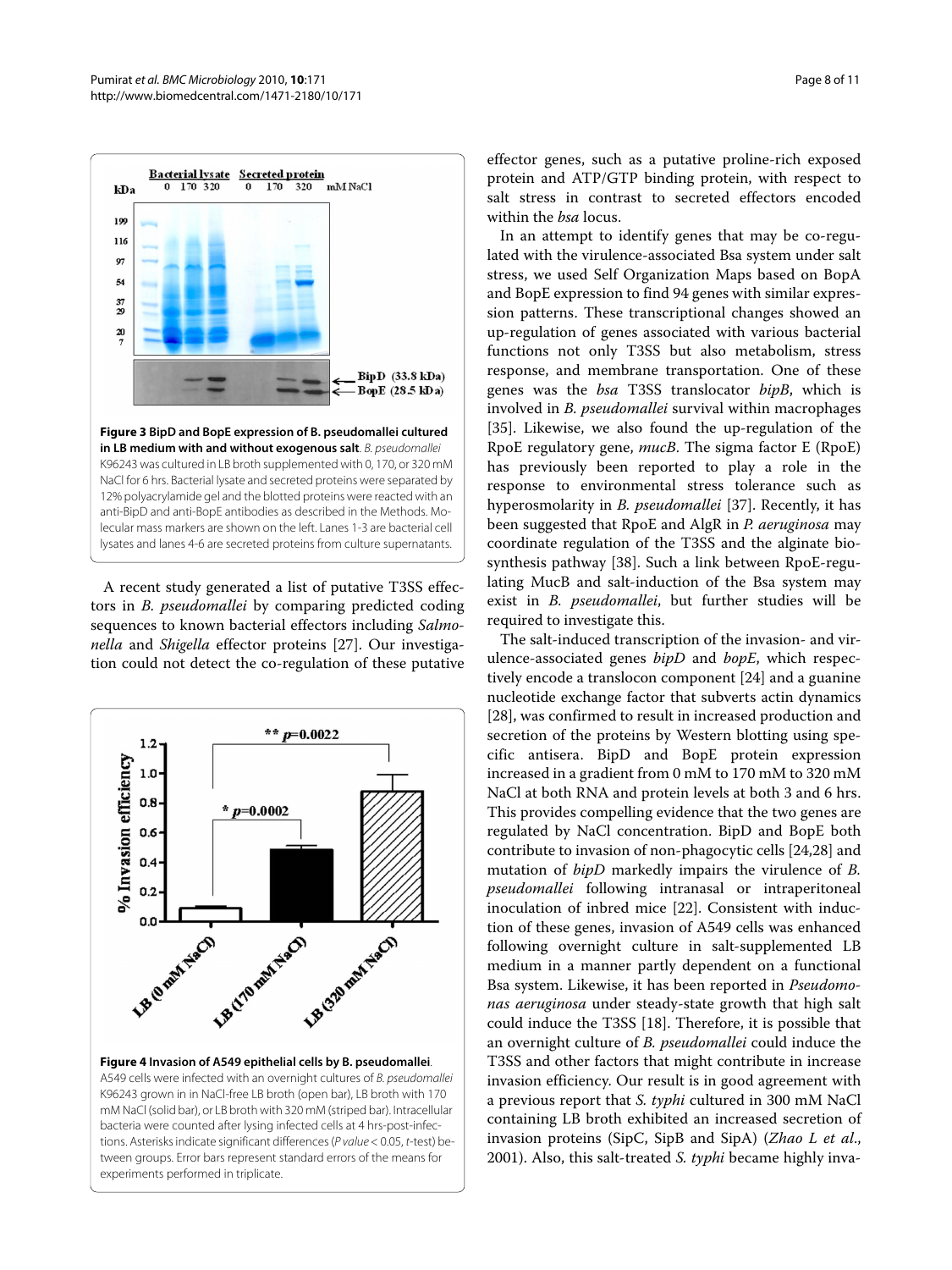sive toward both epithelial cells and M cell of rat Peyer's pathches (*Zhao L et al*., 2001).

#### **Conclusions**

This study revealed that *B. pseudomallei* responds to high salt/osmolarity by modulating the transcription of specific genes. Most of identified genes are within chromosome 2. Among these are several loci that are known to contribute to the pathogenesis of melioidosis, including the invasion-associated Bsa T3SS.

# **Methods**

#### **Bacterial strains and growth kinetics**

*B. pseudomallei* strain K96243 was cultured in LB broth at 37°C for 18 hrs. To determine *B. pseudomallei* growth kinetics under salt stress, optical density of cultures at various time points was recorded. In brief, overnight-cultured *B. pseudomallei* adjusted to OD<sub>600</sub> 0.5 was subcultured 1:500 into standard LB broth without or with supplementation of NaCl (Merck) to obtain a final concentration of 320-620 mM NaCl. Every 2 hrs after subculture, serial dilution was performed for colony forming unit counts (CFU).

#### **RNA preparation and microarray analysis**

An overnight culture of *B. pseudomallei* K96243 was subcultured 1:10 into 10 mL LB broth containing 170 or 320 mM NaCl. Four biological replicates were generated and analysed. RNA was isolated from 3 and 6 hrs cultures of *B. pseudomallei* grown at 37°C by adding two volumes of RNAprotect bacterial reagent (QIAGEN) to one volume of bacterial culture and incubating for 5 min at room temperature. Subsequently, total RNA was extracted

#### **Table 4: Oligonucleotide primers used for RT-PCR.**

from bacterial pellets using Trizol (Invitrogen) according to the manufacturer's instructions and treated with DNase before use.

RNA (Cy3) and *B. pseudomallei* K96243 genomic DNA (Cy5) labeling were carried out as described in the standard RNA vs DNA labeling protocol [[39](#page-10-35)]. After removal of excess dyes, labelled cDNA was competitively hybridized to *B. mallei/pseudomallei* microarrays version 2 (kindly supplied by the J. Craig Venter Institute) using a hybridization buffer containing 50% formamide (Sigma), 5× SSC (Ambion), 0.1% SDS (Ambion), and 0.1 mM Dithiothreitol solution (DTT) (Sigma) for 20 hrs at 42°C. After hybridization, the slide was gently agitated in prewarmed 55°C low stringency wash solution (2× SSC, 0.1% SDS, and 0.1 mM DTT) and immersed in a new prewarmed 55°C low stringency wash solution. Slides were further washed twice in medium stringency wash solution  $(0.1 \times SSC, 0.1\% SDS, and 0.1 mM DTT)$ . Finally, the slides were washed twice in high stringency wash solution  $(0.1 \times SSC$  and  $0.1$  DTT) and immersed several times in MilliQ/DI water before being allowed to spin dry. The washed slides were scanned using a GMS 418 Array Scanner (Genetic MicroSystems) and fluorescence was quantified using ImaGene v7.5 software (BioDiscovery). Analysis was carried out as previously described [\[39](#page-10-35)]. Each time point was normalized to the expression in LB broth without NaCl prior testing with statistical analysis.

# **RT-PCR**

The RNA extracts used in the microarray experiments were used to confirm the results obtained from microarray studies using the SuperScript III one-step RT-PCR system (Invitrogen). All genes were amplified using gene

| <b>Primer Names</b> | Oligo Sequences (5'-3')     | <b>Purpose</b>              |  |
|---------------------|-----------------------------|-----------------------------|--|
| <b>BPSS2232 F</b>   | CGGACTTCGACACCGACGCGCTGA    | Forward primer for BPSS2232 |  |
| <b>BPSS2232 R</b>   | CGTGTGCCAGTCGCTGCCCGCGTA    | Reverse primer for BPSS2232 |  |
| <b>BPSS1272 F</b>   | GGCACGAAGGAAGTCATCAA        | Forward primer for BPSS1272 |  |
| <b>BPSS1272 R</b>   | CGACGCAGTATCTCCAGCTC        | Reverse primer for BPSS1272 |  |
| <b>BPSS2242 F</b>   | GTGAGCCGCTACGAGGAC          | Forward primer for BPSS2242 |  |
| <b>BPSS2242 R</b>   | <b>ACGCCCCAGTAGTTCGTATC</b> | Reverse primer for BPSS2242 |  |
| BopAF               | <b>GTATTTCGGTCGTGGGAATG</b> | Forward primer for bopA     |  |
| BopAR               | <b>GCGATCGAAATGCTCCTTAC</b> | Reverse primer for bopA     |  |
| BipD F              | GGACTACATCTCGGCCAAAG        | Forward primer for bipD     |  |
| <b>BipDR</b>        | ATCAGCTTGTCCGGATTGAT        | Reverse primer for bipD     |  |
| BopE F              | CGGCAAGTCTACGAAGCGA         | Forward primer for bopE     |  |
| BopE <sub>R</sub>   | <b>GCGGCGGTATGTGGCTTC G</b> | Reverse primer for bopE     |  |
| 23S F               | <b>TTTCCCGCTTAGATGCTTT</b>  | Forward primer for 23S rRNA |  |
| 23S R               | AAAGGTACTCTGGGGATAA         | Reverse primer for 23S rRNA |  |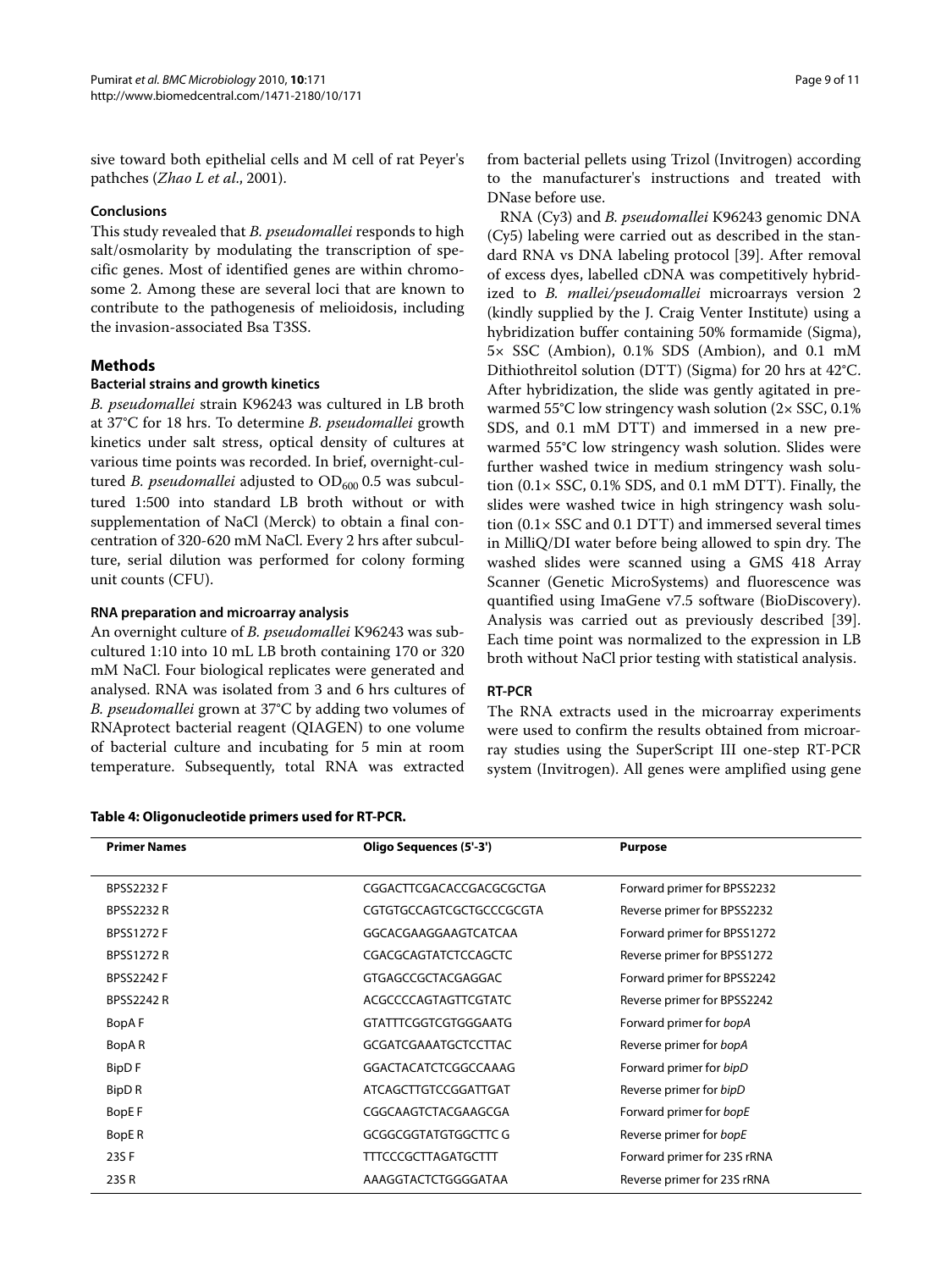specific primer pairs (Table 4) using the following conditions: 95°C (for 45 s), 58°C (for 45 s), and 72°C (for 30 s) for 25 cycles. Amplification of the 23 S rRNA gene using 23 s F and 23 s R primers (Table 4) was included as a control. The experiments were performed in duplicate and analyzed for band intensity by densitometry using GeneSnap/GeneTools software (Syngene).

# **Preparation of total and secreted protein and Western blotting**

An overnight-culture of *B. pseudomallei* grown in saltfree LB broth, was centrifuged and the bacteria washed in salt-free medium to remove secreted proteins. The  $OD_{600}$ was adjusted to 0.5 then the washed bacteria subcultured 1:10 into LB broth containing 0, 170 or 320 mM NaCl and incubated at 37°C for 6 hrs. After centrifugation, bacterial pellets were lysed with Laemmli buffer to release intracellular proteins. Secreted proteins were isolated from identical volumes of 0.45 μM-filtered supernatants from the centrifuged cultures by using Strataclean beads (Stratagene). The supernatants were confirmed to derive from cultures containing identical numbers of viable bacteria, therefore protein levels are not anticipated to reflect cell lysis. Proteins were separated by SDS polyacrylamide gel electrophoresis and transferred to PVDF membrane. The blotted membranes were probed with rabbit polyclonal antiserum against BopE [[28](#page-10-24)] or BipD [\[24](#page-10-20)] and detected by horseradish peroxidase-conjugated donkey anti-rabbit IgG (GE Healthcare) and developed using a chemiluminescent substrate (ECL; GE Healthcare).

# **Invasion assay**

An invasion assay in the human respiratory epithelial cell line A549 was performed as described [\[25\]](#page-10-21) with some modifications. Briefly, an A549 cell line was infected with overnight culture of *B. pseudomallei* in LB broth containing 0, 170 or 320 mM NaCl at a multiplicity of infection (MOI) of 50 for 3 hrs to bring bacteria in contact with the cells and allow bacterial entry. The monolayers were overlaid with a medium containing 250 μg/ml of kanamycin (Gibco) to kill extracellular bacteria for 1 hr. The viable intracellular bacteria were released from the infected cells at 4 hrs post-infection by lysis with 0.5% Triton X-100 (Sigma-Aldrich) and plated on Trypticase soy agar. Colony forming units were measured after 36-48 hrs of incubation at 37°C. The percentage invasion efficiency is calculated as the number of intracellular bacteria at 4 hrs post-infection divided by the CFU added  $\times$  100. All assays were conducted in triplicate and data from two independent experiments is presented.

# **Statistical analysis**

In the microarray analysis, the effect of salt on the magnitude of transcription of genes relative to control was tested for statistical significance using ANOVA with a 5% confidence interval and Benjamini-Hochberg multiple testing correction in GeneSpring (Silicon Genetics). Alternatively, an unpaired *t*-test was calculated for selected-gene groups at the 5% confidence interval in GraphPad Prism 4 program (Statcon). Results were considered significant at a *P value* of  $\leq 0.05$ .

#### **Microarray data accession number**

The complete microarray data set generated in this study is deposited for public access in the ArrayExpress under accession number E-MEXP-2302.

# **Acknowledgements**

This work was partially supported by the Defense Science and Technology Laboratory (UK) and the Siriraj Grant for Research and Development (Thailand). PP was supported by Siriraj Graduate Scholarship and by the Royal Golden Jubilee Ph.D. Program (PHD0175/2548). We acknowledge the J. Craig Venter Institute for provision of *B. pseudomallei/mallei* microarrays.

# **Additional material**

<span id="page-9-4"></span><span id="page-9-3"></span>**[Additional file 1](http://www.biomedcentral.com/content/supplementary/1471-2180-10-171-S1.DOC) Cluster diagram of sample replicates in this study**. Standard correlation scores between microarray pairs are shown in white. **[Additional file 2](http://www.biomedcentral.com/content/supplementary/1471-2180-10-171-S2.DOC) The effect of NaCl on transcription of** *bsa* **T3SS genes in** *B. pseudomallei* **K96243 (presented in color graph)**.

<span id="page-9-5"></span>**[Additional file 3](http://www.biomedcentral.com/content/supplementary/1471-2180-10-171-S3.DOC) Effect of NaCl on transcription of selected genes associated with the T3SS-1, T3SS-2, and other virulence/non-virulence factors in** *B. pseudomallei* **K96243**.

<span id="page-9-6"></span>**[Additional file 4](http://www.biomedcentral.com/content/supplementary/1471-2180-10-171-S4.DOC) Ninety four genes identified using Self organization maps (SOM) showed expression patterns similar to** *bopA* **and** *bopE*  **levels**.

<span id="page-9-7"></span>**[Additional file 5](http://www.biomedcentral.com/content/supplementary/1471-2180-10-171-S5.DOC) Effect of NaCl on transcription of genes encoding homologs of known T3SS effectors in** *B. pseudomallei* **K96243 (presented in color graph)**.

#### **Authors' contributions**

PP and SK designed the research. PP and ES prepared the DNA/RNA samples for microarray and RT-PCR experiments. PP, RAS and JC carried out the microarray experiment and analysis. JMS performed the Western blotting. PP and VM carried out the invasion assay. PP, JC and SK wrote the manuscript. MPS and BWW critically revised the manuscript for its important intellectual content. All authors read and approved the final version of the manuscript.

#### **Author Details**

1Department of Immunology, Faculty of Medicine Siriraj Hospital, Mahidol University, Bangkok 10700, Thailand, 2Department of Infectious and Tropical Diseases, London School of Hygiene and Tropical Medicine, London WC1E 7HT, UK and 3Division of Microbiology, Institute for Animal Health, Compton, Berkshire RG20 7NN, UK

#### Received: 18 August 2009 Accepted: 14 June 2010 Published: 14 June 2010

#### **References**

- <span id="page-9-0"></span>1. White NJ: Melioidosis**.** Lancet 2003, 361:1715-1722.
- <span id="page-9-1"></span>2. Cheng AC, Currie BJ: Melioidosis: epidemiology, pathophysiology, and management**.** Clin Microbiol Rev 2005, 18:383-416.
- <span id="page-9-2"></span>3. Currie BJ, Jacups SP: Intensity of rainfall and severity of melioidosis, Australia**.** Emerg Infect Dis 2003, 9:1538-1542.